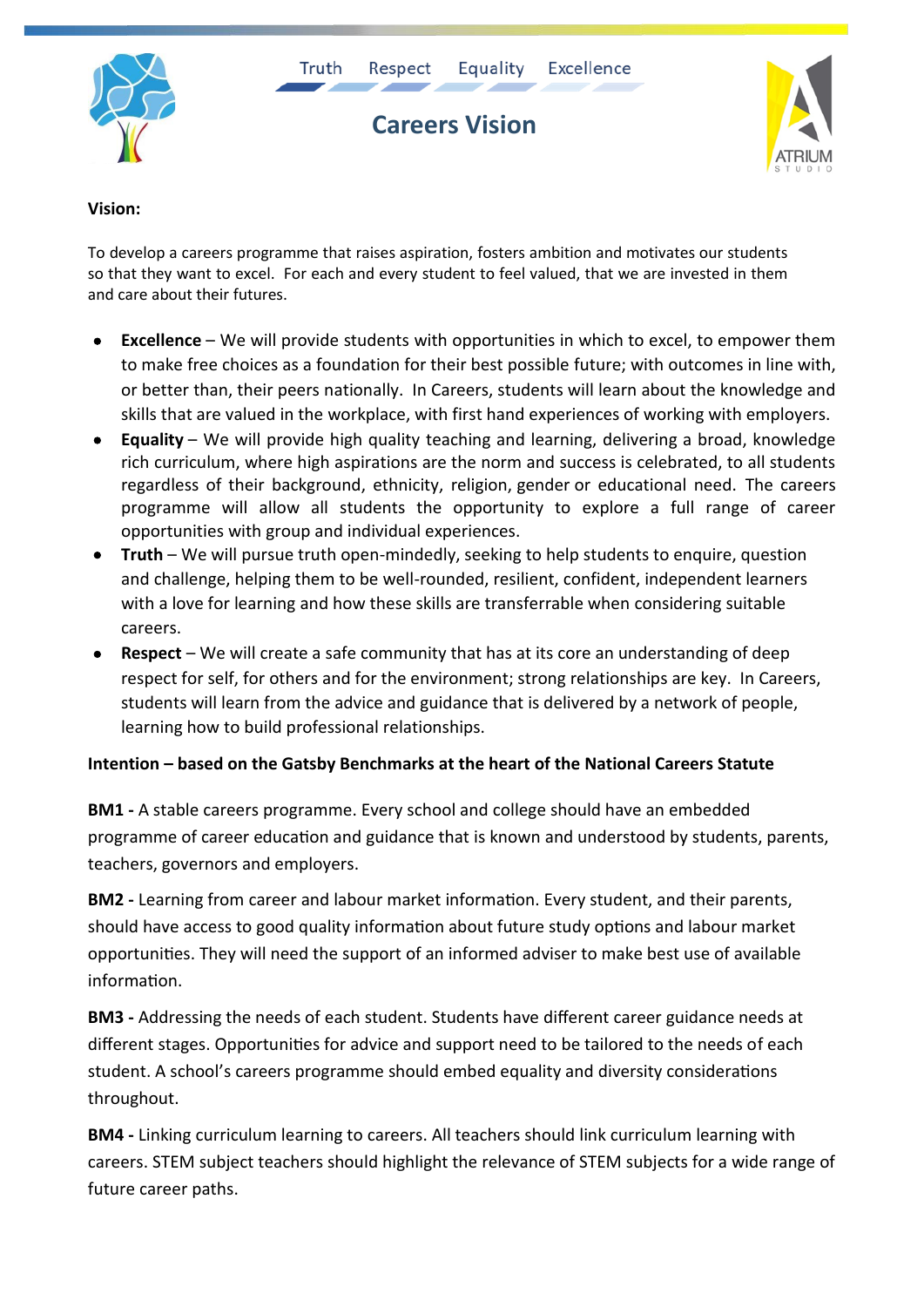**BM5 -** Encounters with employers and employees. Every student should have multiple opportunities to learn from employers about work, employment and the skills that are valued in the workplace. This can be through a range of enrichment activities including visiting speakers, mentoring and enterprise schemes.

**BM6 -** Experiences of workplaces. Every student should have first-hand experiences of the workplace through work visits, work shadowing and/or work experience to help their exploration of career opportunities and expand their networks.

**BM7 -** Encounters with further and higher education. All students should understand the full range of learning opportunities that are available to them. This includes both academic and vocational routes and learning in schools, colleges, universities and in the workplace.

**BM8 -** Personal guidance. Every student should have opportunities for guidance interviews with a career adviser, who could be internal (a member of school staff) or external, provided they are trained to an appropriate level. These should be available whenever significant study or career choices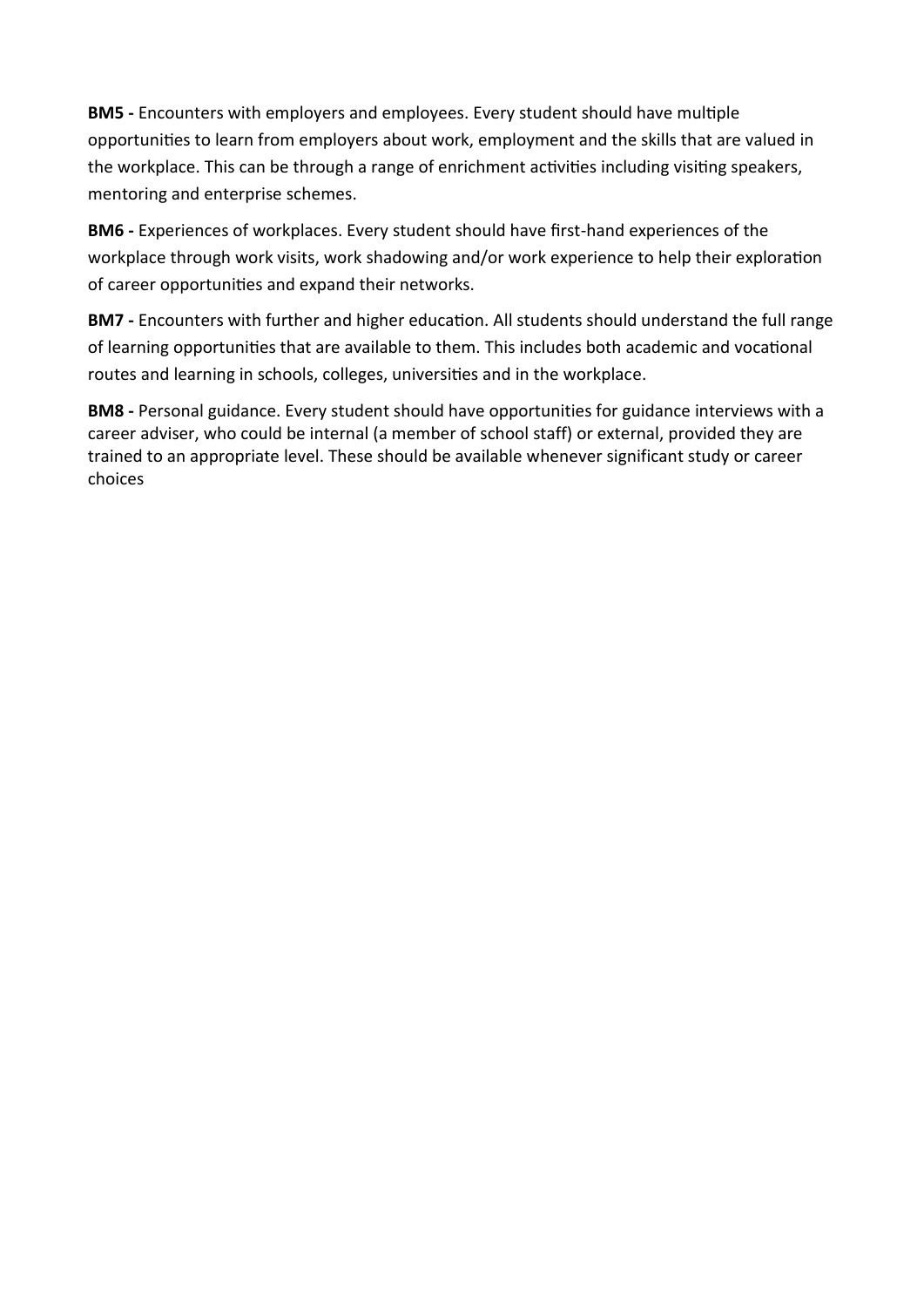## Truth Respect Equality Excellence

| Intention                                                                                                                                                                                                                                                                                                                                            | Implementation                                                                                                                                                                                                                                                                                                                                                                                                                                                                                                                                                                                                                                                                                                                            | Impact (staff/students/Parents)                                                                                                                                                                                                                                                                                                   |
|------------------------------------------------------------------------------------------------------------------------------------------------------------------------------------------------------------------------------------------------------------------------------------------------------------------------------------------------------|-------------------------------------------------------------------------------------------------------------------------------------------------------------------------------------------------------------------------------------------------------------------------------------------------------------------------------------------------------------------------------------------------------------------------------------------------------------------------------------------------------------------------------------------------------------------------------------------------------------------------------------------------------------------------------------------------------------------------------------------|-----------------------------------------------------------------------------------------------------------------------------------------------------------------------------------------------------------------------------------------------------------------------------------------------------------------------------------|
| BM1<br>To develop a programme<br>that raises aspiration,<br>fosters ambition and<br>motivates our students<br>so that they want to<br>excel. For each and<br>every student to feel<br>valued, that we are<br>invested in them and<br>care about their futures<br>in line with Gatsby<br>benchmark 1.                                                 | Ensure students have an opportunity to gain support and advice:<br>Year 11 Careers information evening via Parents Evenings<br>$\bullet$<br>Year 9 Transition Support (pamphlets, talking heads and<br>progress evening appointments)<br>Online UCAS webinar<br>$\bullet$<br>1-1 Student Guidance Interviews<br>Year 11 and 12 - Sharing information (Opportunities/vacancies)<br>via Teams careers section<br>Y9 Plymouth University visit during impact day<br>University guest speakers, information morning for pupil<br>$\bullet$<br>premium students<br>Further and higher education guest speakers, information<br>morning for SEN students                                                                                        | Students, parents and carers and staff are well informed<br>regarding future choices at every stage.<br>Students and parents/carers know how to get support and<br>guidance when needed.<br>Students aspire to be succesful with ambitious future dreams.                                                                         |
| BM <sub>2</sub><br>Learning from career and<br>labour market<br>information. Every<br>student, and their<br>parents, should have<br>access to good quality<br>information about future<br>study options and labour<br>market opportunities.<br>They will need the<br>support of an informed<br>adviser to make best use<br>of available information. | Students and their parents/carers will be provided with information to<br>support them to understand the the labour market and future study<br>options. This will be done by:<br>Careers section in the school termly newsletters to be launched<br>this year; to publicise sites where they can access labour market<br>information and up and coming events<br>Talking head video guides - support the Year 9 and sixth form<br>$\bullet$<br>options process<br>Higher and further education visits (see also BM1).<br>A programme of assemblies with visits from education colleges<br>and South Dartmoor Sixth Form (see also BM1)<br>Careers library - planned tutor visits for all Y11 students and<br>individual drop-ins welcomed | Students, parents and carers are empowered to make informed<br>decisions about their future.<br>Students, parents and carers are made aware of how to access<br>labour market information when it comes to making decision<br>careers and their future.<br>Students are informed about further education pathways and<br>choices. |
| BM3<br>Addressing the needs of<br>each student. Students                                                                                                                                                                                                                                                                                             | Students (and parents / carers) will be given different opportunities to<br>address their individual needs. Activities include:<br><b>KS3:</b>                                                                                                                                                                                                                                                                                                                                                                                                                                                                                                                                                                                            |                                                                                                                                                                                                                                                                                                                                   |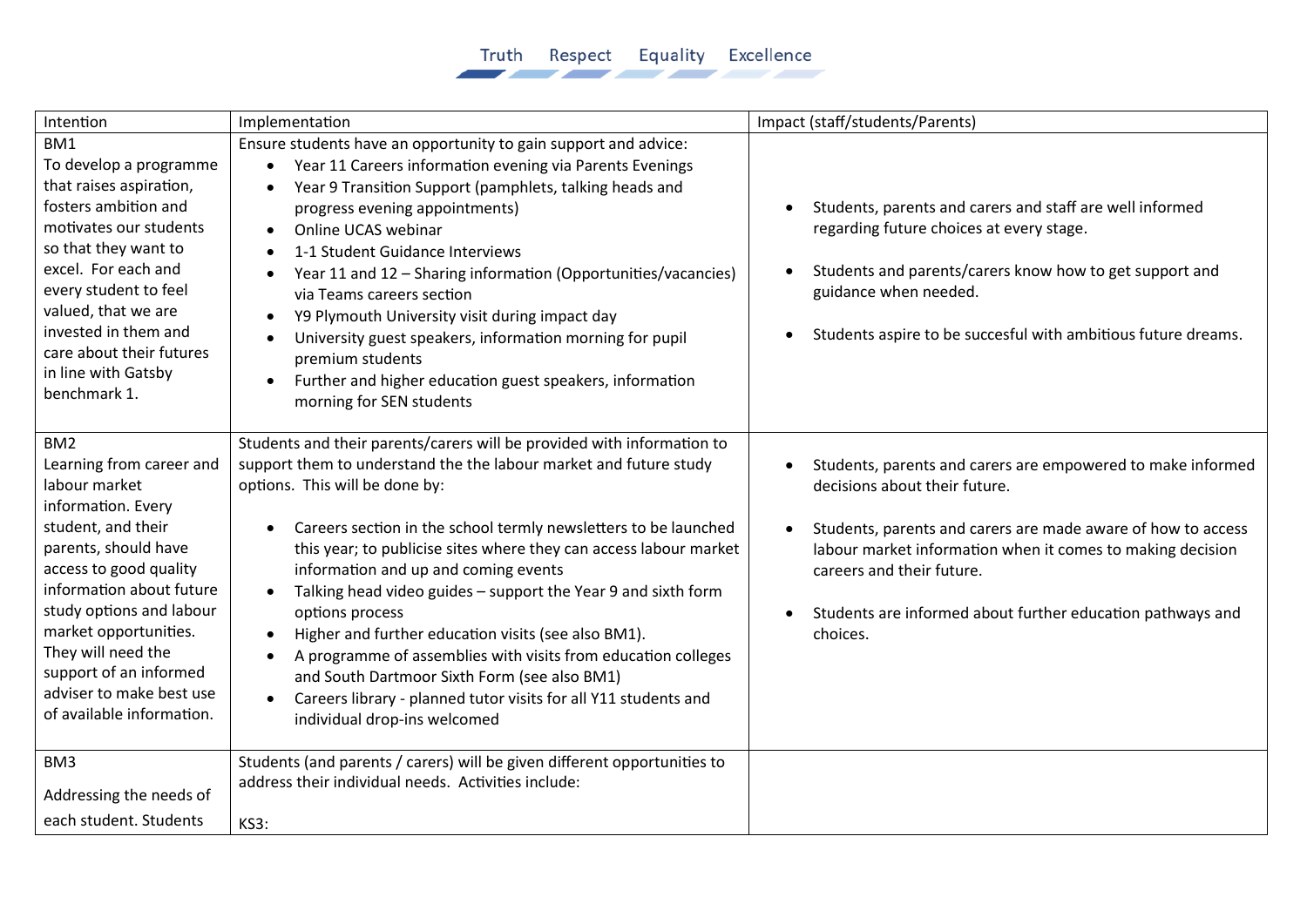| have different career<br>guidance needs at<br>different stages.<br>Opportunities for advice<br>and support need to be<br>tailored to the needs of<br>each student. A school's<br>careers programme<br>should embed equality<br>and diversity<br>considerations<br>throughout. | Introduce careers pilot to enable students in Y7 onwards to<br>$\bullet$<br>track their own careers pathways<br>Impact days - visiting speakers. Suitable activities for age of<br>$\bullet$<br>students.<br>Y9 one to one options choice support with member of staff<br>$\bullet$<br>Y9 transition booklets and talking heads<br>$\bullet$<br>1-1 Guidance provided by a qualified member of the careers<br>$\bullet$<br>team offered through careers library drop-in<br>KS4<br>Year 10 and 11 SEN coffee morning where students and parents<br>$\bullet$<br>/ carers will be invited in to look at different options (careers<br>and local colleges will be availbale)<br>Y10 careers impact day with guest speakers<br>$\bullet$<br>Individual 1-1 Guidance provided by a qualified member of the<br>$\bullet$<br>team for every Y11 student by the careers team<br>Y11 careers area on Teams, with key up to date information<br>$\bullet$<br>regularly posted<br>Y10 and 11 careers appointments available during progress<br>$\bullet$<br>evenings for parent and student appointments<br>Y11 transition booklet and newsletters sent to all parents and<br>$\bullet$<br>students<br>Y10, 11 work experience placements<br>$\bullet$<br>Virtual apprenticeships info for students<br>$\bullet$<br>Careers appointments available throughout sixth form open<br>$\bullet$<br>evening for Y11 students | Students are well informed with advice and support that has<br>$\bullet$<br>been tailored to meet their needs.<br>Students are able to make informed choices for their options<br>subjects at KS4. (Parents and carers well informed).<br>Parents and carers of SEN students are made aware of options<br>available in order to best support their children.<br>All students are able to make informed choices for their future<br>pathways post 16. (Parents and carers well informed).<br>All students have the opportunity to complete a work<br>$\bullet$<br>experience placement. |
|-------------------------------------------------------------------------------------------------------------------------------------------------------------------------------------------------------------------------------------------------------------------------------|-------------------------------------------------------------------------------------------------------------------------------------------------------------------------------------------------------------------------------------------------------------------------------------------------------------------------------------------------------------------------------------------------------------------------------------------------------------------------------------------------------------------------------------------------------------------------------------------------------------------------------------------------------------------------------------------------------------------------------------------------------------------------------------------------------------------------------------------------------------------------------------------------------------------------------------------------------------------------------------------------------------------------------------------------------------------------------------------------------------------------------------------------------------------------------------------------------------------------------------------------------------------------------------------------------------------------------------------------------------------------------------------------------------|----------------------------------------------------------------------------------------------------------------------------------------------------------------------------------------------------------------------------------------------------------------------------------------------------------------------------------------------------------------------------------------------------------------------------------------------------------------------------------------------------------------------------------------------------------------------------------------|
|                                                                                                                                                                                                                                                                               | KS5<br><b>UCAS virtual conference</b><br>$\bullet$<br>Apprenticeships virtual assemblies<br>$\bullet$<br>Regular external visitors presenting careers opportunities<br>$\bullet$<br>Higher education visits and guest speakers<br>$\bullet$<br>Y12 & 13 careers area on Teams updated with regular posts<br>$\bullet$<br>Y12 work experience week<br>$\bullet$                                                                                                                                                                                                                                                                                                                                                                                                                                                                                                                                                                                                                                                                                                                                                                                                                                                                                                                                                                                                                                              | All students are able to make informed choices for their future<br>pathways.<br>All students feel supported in applications for further and<br>higher education or in a place of work.                                                                                                                                                                                                                                                                                                                                                                                                 |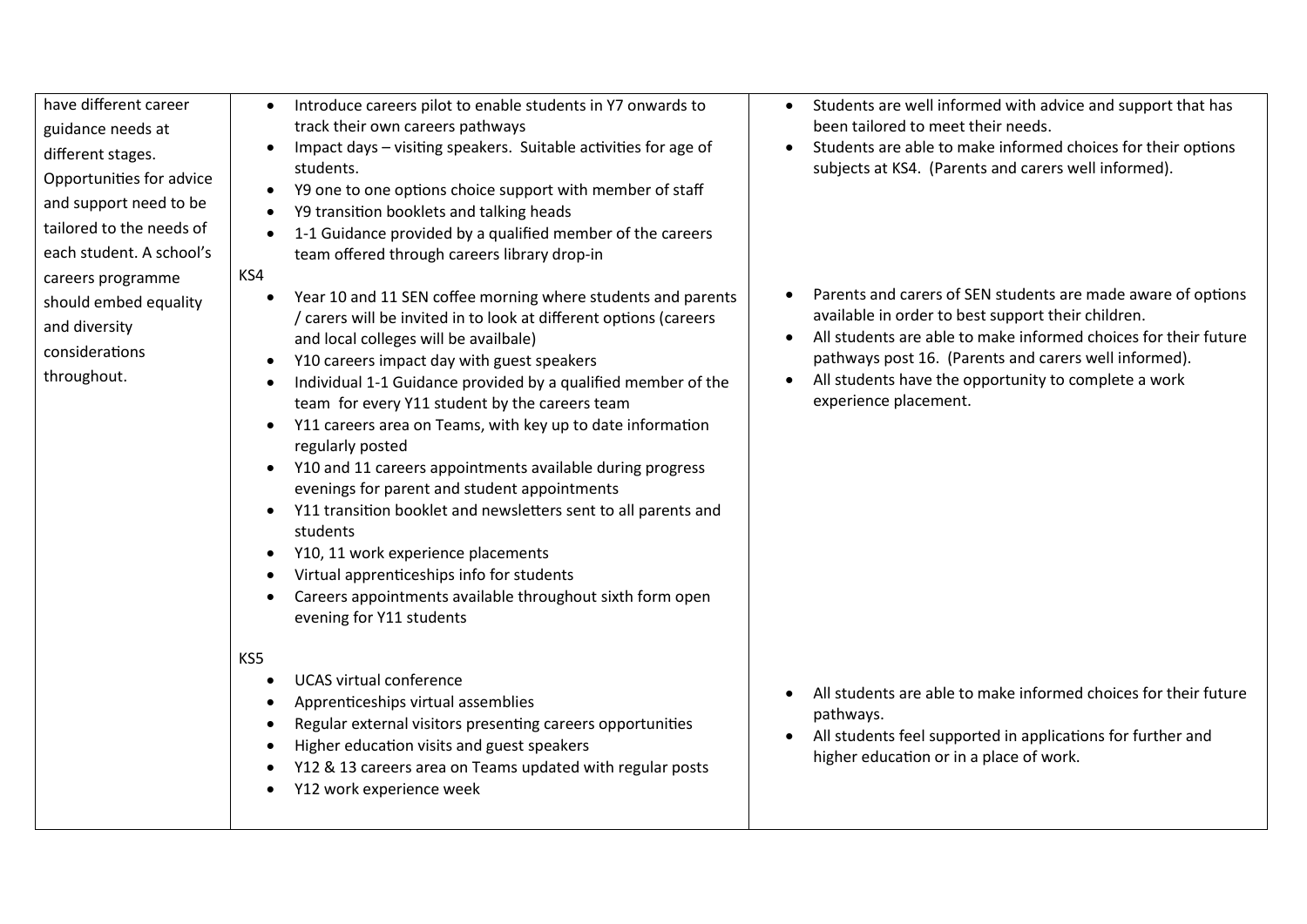| BM4<br>Linking curriculum<br>learning to careers. All<br>teachers should link<br>curriculum learning with<br>careers. STEM subject<br>teachers should highlight<br>the relevance of STEM<br>subjects for a wide range<br>of future career paths.                                                                                                                           | Careers has been mapped across the curriculum looking at what<br>individual subjects do to promote careers within their subject. This<br>document will be 'live' and will continuously be updated by HODs and<br>careers. This document will be available on the college website.                                                                                                                                                                                                                                                                                                                                                                                                                                                              | Staff have a curriculum map with approriate learning objectives<br>$\bullet$<br>for age, stage and progression as we strive to open doors for<br>students' futures.<br>Students are motivated and inspied by the curriculum provision<br>$\bullet$<br>in each subject. Students, parents and carers are able to see<br>links to future career opportunities throughout the curriculum. |
|----------------------------------------------------------------------------------------------------------------------------------------------------------------------------------------------------------------------------------------------------------------------------------------------------------------------------------------------------------------------------|------------------------------------------------------------------------------------------------------------------------------------------------------------------------------------------------------------------------------------------------------------------------------------------------------------------------------------------------------------------------------------------------------------------------------------------------------------------------------------------------------------------------------------------------------------------------------------------------------------------------------------------------------------------------------------------------------------------------------------------------|----------------------------------------------------------------------------------------------------------------------------------------------------------------------------------------------------------------------------------------------------------------------------------------------------------------------------------------------------------------------------------------|
| BM <sub>5</sub><br>Encounters with<br>employers and<br>employees. Every<br>student should have<br>multiple opportunities to<br>learn from employers<br>about work, employment<br>and the skills that are<br>valued in the workplace.<br>This can be through a<br>range of enrichment<br>activities including<br>visiting speakers,<br>mentoring and<br>enterprise schemes. | KS3<br>Careers Impact Day:<br>Y 9 - Trip to Plymouth University<br>Y7 & 8 invited guest speakers with careers related activities<br>Throughout the year, visiting speakers - organised through<br>various departments (See Department Mapping document on<br>college website)<br>KS4<br>Work Experience for Years 10 & 11<br>Impact Days - invited guest speakers with careers related<br>activities<br>Throughout the year, visiting speakers - organised through<br>various departments (See Department Mapping document on<br>college website)<br>Mentoring offered by Penisula Medical School for Medicine and<br>Dentisty<br>KS5<br>Work Eperience for Year 12<br>Impact Days - invited guest speakers with careers related<br>activities | Students have encounters with employers and employees to learn<br>about different careers and opportunities available to them to:<br>Make informed decisions about their future choices and careers<br>$\bullet$<br>Aspire to be succesful with ambitious future dreams                                                                                                                |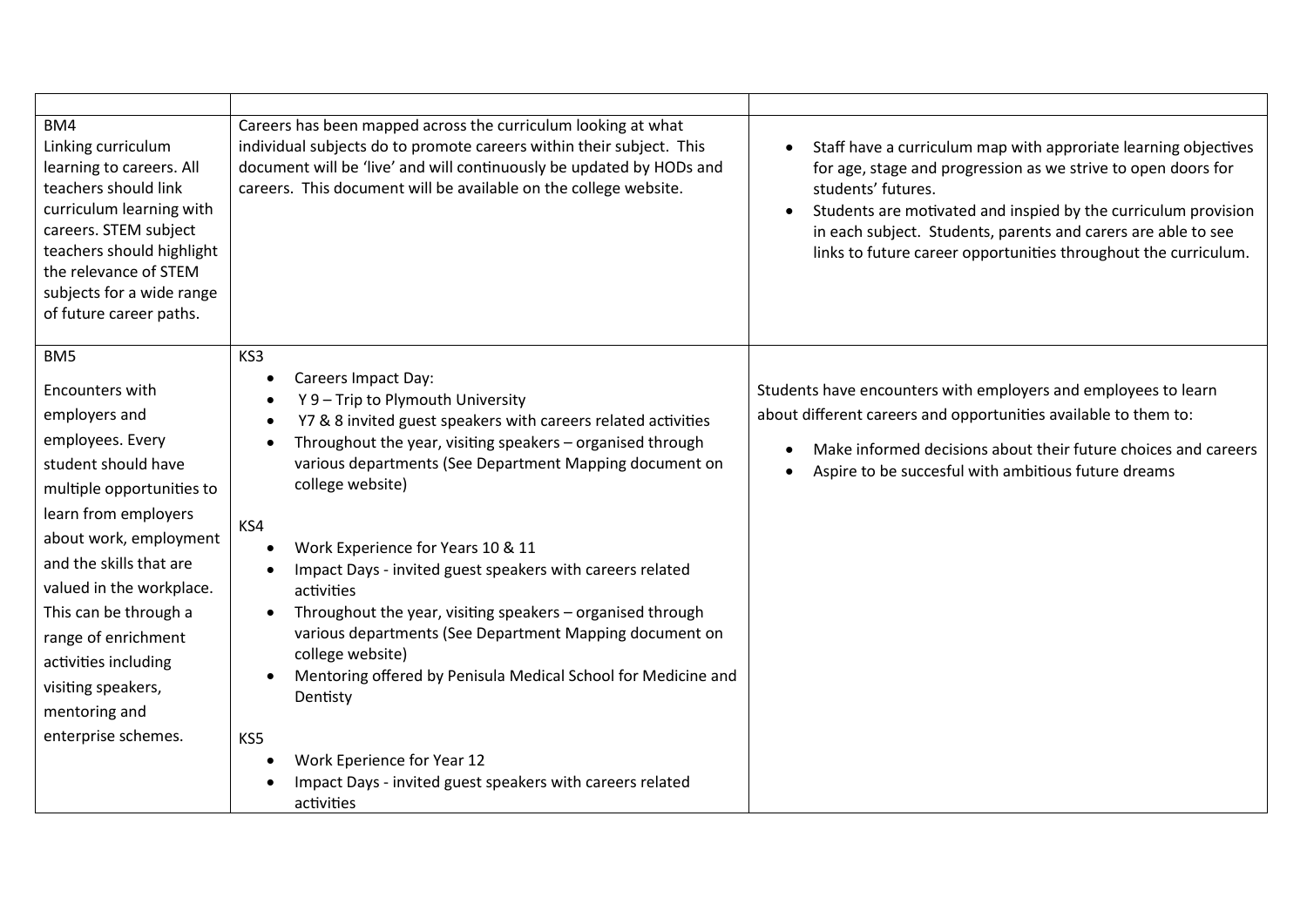|                                                                                                                                                                                                                                                                                                                   | Throughout the year, visiting speakers - organised through<br>$\bullet$<br>various departments (See Department Mapping document on<br>college website)<br>Mentoring offered by Penisula Meducal School for Medicine<br>and Dentisty                                                                                                                                                                                                                                                                                                                                                                                                                                     |                                                                                                                                                                                                                                                                                                                 |
|-------------------------------------------------------------------------------------------------------------------------------------------------------------------------------------------------------------------------------------------------------------------------------------------------------------------|-------------------------------------------------------------------------------------------------------------------------------------------------------------------------------------------------------------------------------------------------------------------------------------------------------------------------------------------------------------------------------------------------------------------------------------------------------------------------------------------------------------------------------------------------------------------------------------------------------------------------------------------------------------------------|-----------------------------------------------------------------------------------------------------------------------------------------------------------------------------------------------------------------------------------------------------------------------------------------------------------------|
| BM <sub>6</sub><br>Experiences of<br>workplaces. Every<br>student should have first-<br>hand experiences of the<br>workplace through work<br>visits, work shadowing<br>and/or work experience<br>to help their exploration<br>of career opportunities<br>and expand their<br>networks.                            | KS4<br>Work Experience placements for all students in Year 10 and 11<br>$\bullet$<br>KS5<br>Work Experience in year 12<br>$\bullet$<br>Students informed of work experience opportunities e.g. Armed<br>Services.                                                                                                                                                                                                                                                                                                                                                                                                                                                       | Students take personal responsibilty to organise and arrange<br>work experience placments with a wide range of employers<br>locally and nationally.<br>Students develop the qualities needed to work in a professional<br>environment.<br>Students have an opportunity to explore future career<br>aspirations. |
| BM7<br>Encounters with further<br>and higher education. All<br>students should<br>understand the full range<br>of learning opportunities<br>that are available to<br>them. This includes both<br>academic and vocational<br>routes and learning in<br>schools, colleges,<br>universities and in the<br>workplace. | KS3<br>Year 9 - Trip to Plymouth University<br>Year 8 - Apprenticeship talk<br>KS4<br>Students at the beginning of year 11 are given a transition<br>$\bullet$<br>document to support them with their next steps in education,<br>employment or training.<br>Students in years 10 and 11 are given a presentation from<br>$\bullet$<br>Careers South West (CSW) and Amazing Apprenticeships about<br>apprenticeship opportunities.<br>Local further education colleges and the sixth form at South<br>Dartmoor to give assemblies to Year 11 about academic and<br>vocational routes. This included an opportunity for individuals<br>to ask questions and seek advice. | Students understand the full range of learning opportunities<br>$\bullet$<br>that are available to them. This includes both academic and<br>vocational routes and learning in schools, colleges, universities<br>and in the workplace.                                                                          |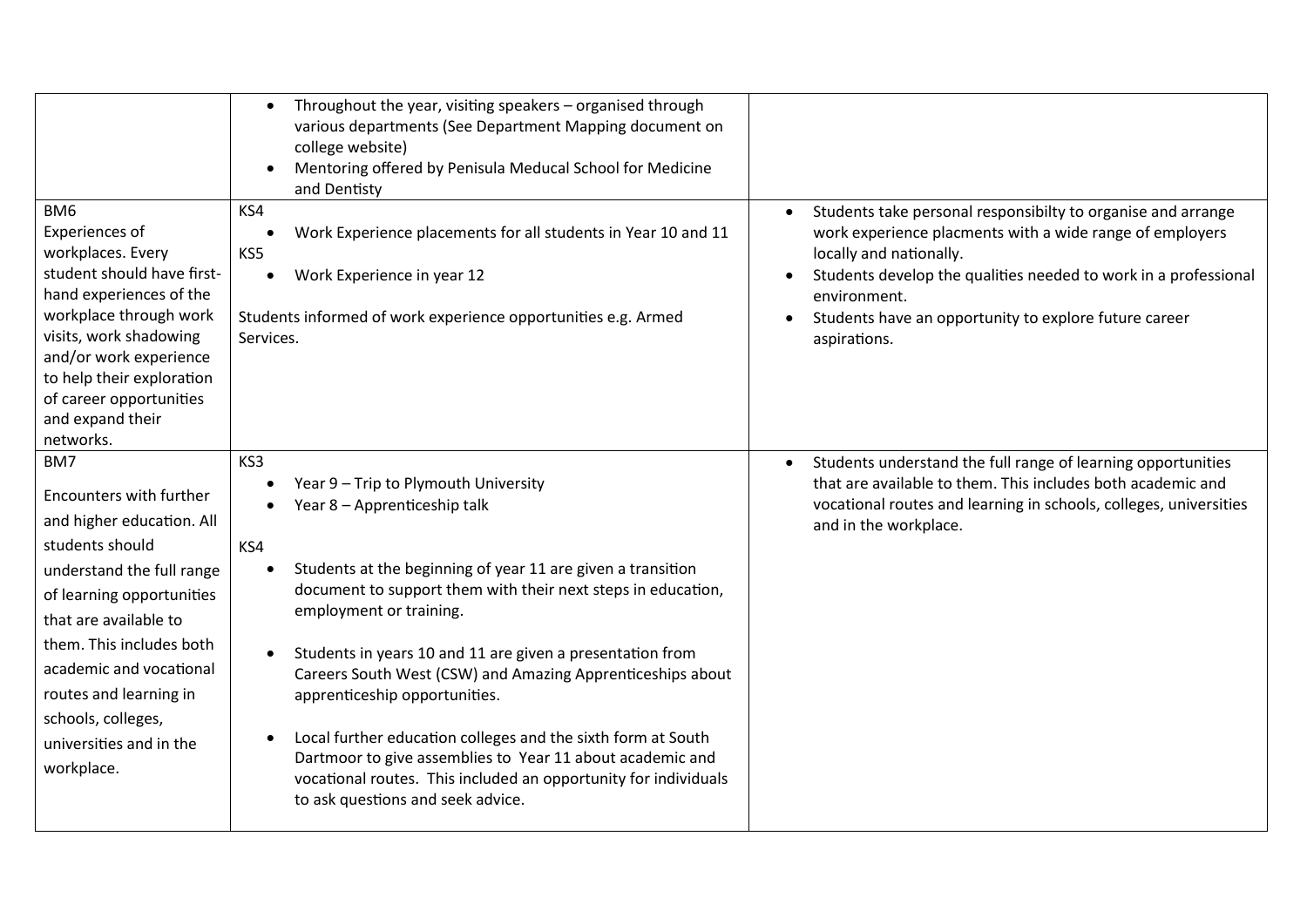|                                                 | SEN team and careers run a coffee morning for parents/carers<br>and students in years 9, 10 and 11 - local Colleges invited in.<br>South Dartmoor Sixth form have a taster day which allow<br>learners to look at a range of options.<br>Selected students given an opportunity to talk with student<br>ambassadors from plymouth University about University life<br>and future career posibilties.<br>KS5<br>All sixth formers are invited to a UCAS webinars supporting the<br>application process for higher education.<br>Next Step South West - Uni Buddy pilot scheme - to support<br>students with their UCAS applications.<br>Students in Year 12 are given a presentation from Careers South<br>$\bullet$<br>West (CSW) and Amazing Apprenticeships about apprenticeship<br>opportunities.<br>All years are invited to the careers library with a wide range of College<br>prosectuses, apprenticeship and Univerisity information.<br>Students are informed about open events from Universities and<br>Colleges. |                                                                                                                                        |
|-------------------------------------------------|-----------------------------------------------------------------------------------------------------------------------------------------------------------------------------------------------------------------------------------------------------------------------------------------------------------------------------------------------------------------------------------------------------------------------------------------------------------------------------------------------------------------------------------------------------------------------------------------------------------------------------------------------------------------------------------------------------------------------------------------------------------------------------------------------------------------------------------------------------------------------------------------------------------------------------------------------------------------------------------------------------------------------------|----------------------------------------------------------------------------------------------------------------------------------------|
| BM8                                             | South Dartmoor Community College and the Atrium have a qualified                                                                                                                                                                                                                                                                                                                                                                                                                                                                                                                                                                                                                                                                                                                                                                                                                                                                                                                                                            |                                                                                                                                        |
| Personal guidance. Every<br>student should have | level 6 Careers member of staff who provides careers guidance. This is<br>offered to all students and parents / carers.                                                                                                                                                                                                                                                                                                                                                                                                                                                                                                                                                                                                                                                                                                                                                                                                                                                                                                     | Students, parents and carers are able to access support and<br>$\bullet$<br>guidence which will support them to make informed choices. |
| opportunities for                               |                                                                                                                                                                                                                                                                                                                                                                                                                                                                                                                                                                                                                                                                                                                                                                                                                                                                                                                                                                                                                             |                                                                                                                                        |
| guidance interviews with                        | Careers guidance is available during parents eveings.                                                                                                                                                                                                                                                                                                                                                                                                                                                                                                                                                                                                                                                                                                                                                                                                                                                                                                                                                                       | Students are able to plan for their furture and feel empowered                                                                         |
| a career adviser, who                           |                                                                                                                                                                                                                                                                                                                                                                                                                                                                                                                                                                                                                                                                                                                                                                                                                                                                                                                                                                                                                             | and informed.                                                                                                                          |
| could be internal (a                            | All students in year 11 will be offered a time for a careers guidance                                                                                                                                                                                                                                                                                                                                                                                                                                                                                                                                                                                                                                                                                                                                                                                                                                                                                                                                                       |                                                                                                                                        |
| member of school staff)                         | session.                                                                                                                                                                                                                                                                                                                                                                                                                                                                                                                                                                                                                                                                                                                                                                                                                                                                                                                                                                                                                    |                                                                                                                                        |
| or external, provided                           |                                                                                                                                                                                                                                                                                                                                                                                                                                                                                                                                                                                                                                                                                                                                                                                                                                                                                                                                                                                                                             |                                                                                                                                        |
| they are trained to an                          |                                                                                                                                                                                                                                                                                                                                                                                                                                                                                                                                                                                                                                                                                                                                                                                                                                                                                                                                                                                                                             |                                                                                                                                        |